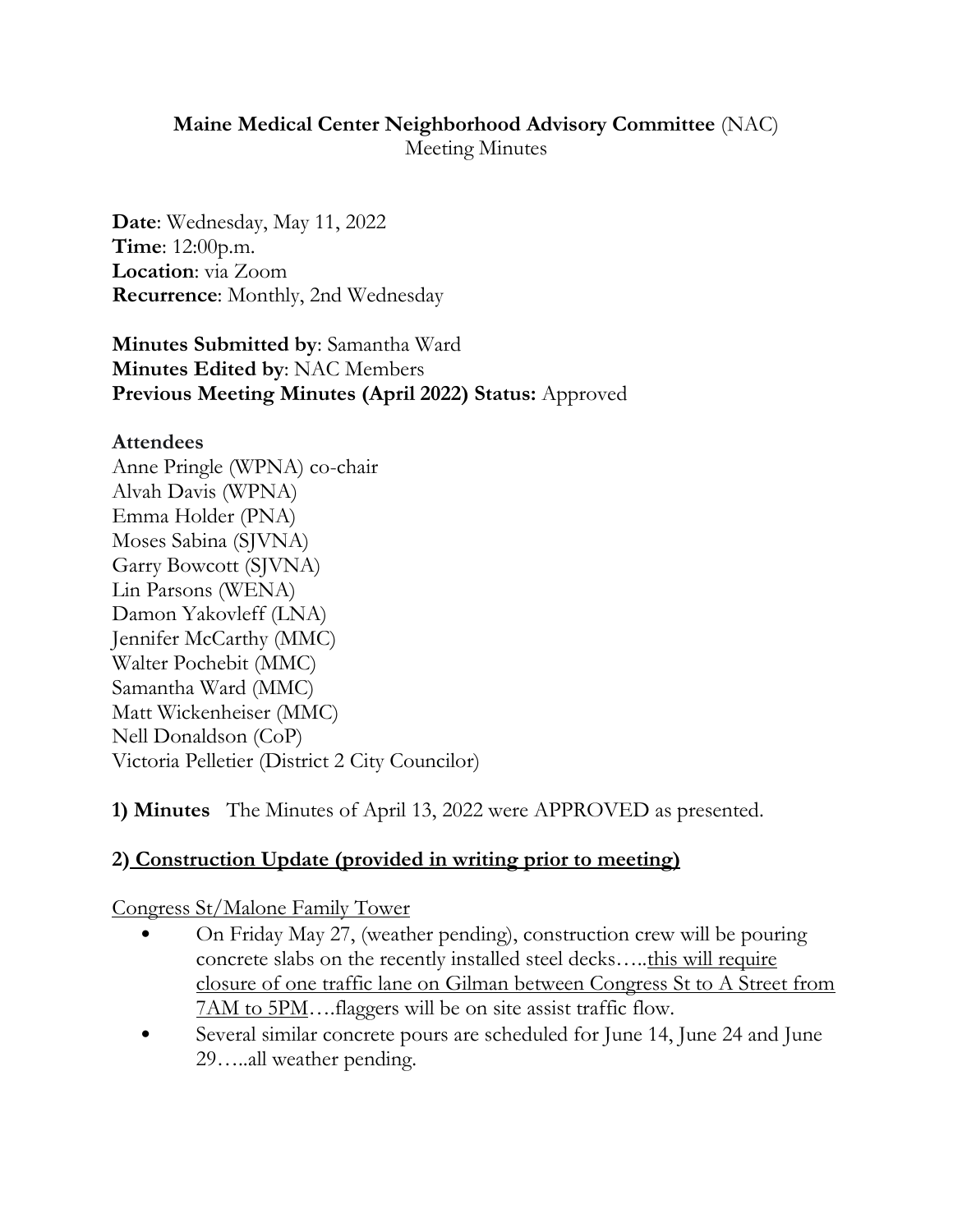• We will keep these schedules as current as possible on MMM Project web page

Pizza Villa exterior masonry wall repair

• Work has been completed and contractor removing staging this week and next……site will be cleaned and project completed by end of the month.

Recuperative Care Center

Work continues….tentative opening late July/early August

Food Pantry

• Contractor coordinating long lead items and sub trades…work scheduled to commence next month.

Discussion Summary: Emma asked for clarification on number of floors. Walter clarified 7. Gary questioned a low-level hum coming from the MFT site. Walter will look into it.

Action to be taken: Walter to look into, report back on source of low-level hum.

## **3) Maine Med Update**

Discussion Summary: Jennifer provided an update on COVID numbers at MMC. Greyhound wall painted brick red at Tim McNamara's suggestion. Extra paint secured to be used if needed. Pizza Villa - code compliance would require major investment, not likely. Working to resolve tenant relocation

Action to be taken: Resolve tenant relocation.

# **4) Communication Plan**

Discussion summary: Anne highlighted some phrases from the IOZ, IDP, and NAC Charter that set the expectations for how the NAC is to operate [this group/meeting]. Success is dependent on respectfulness, trust ("no surprises"), and confidentiality. She proposed that there is opportunity for reset: issues to be brought by NAC members to Brian Batson; on-going issues reported to full NAC for problem-solving; real estate matters to be raised in off-line discussions with affected neighborhood, when requested (realistic expectations, confidentiality understood and respected by all participants); when plans are more concrete, off-line discussions with affected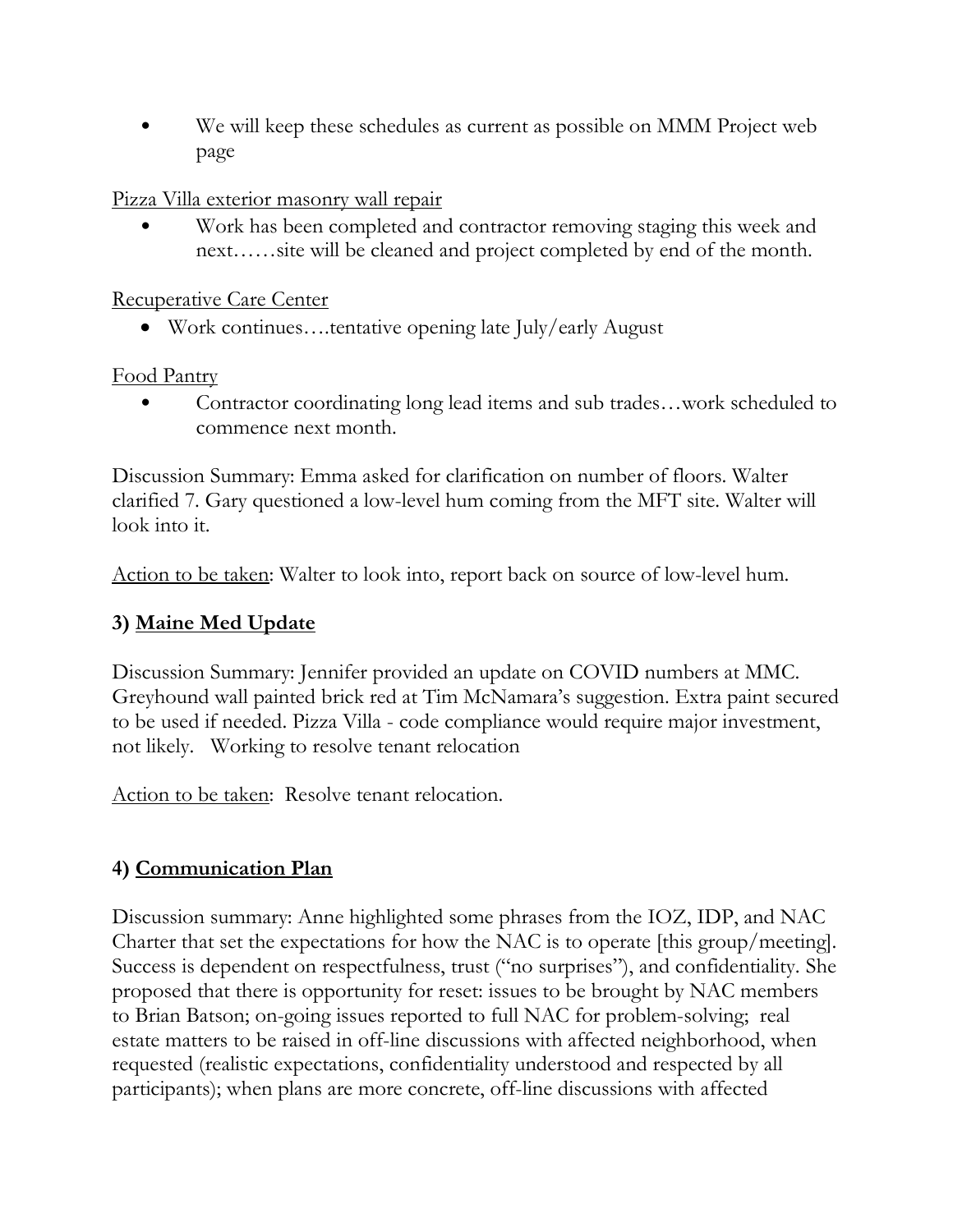neighborhood and feedback/suggestions evaluated, brought back to full NAC prior to public announcement. The objective is to produce a win/win for all.

Moses agreed with Anne's proposed communication plan reset and expressed that improved communication is a welcome change. Look forward to working collaboratively with MMC on workforce housing, in particular – a win/win for both.

Emma spoke to how different neighborhoods have varied perspectives, e.g. SJV might have direct impact by Maine Med construction and development than Parkside. PNA takes a broader view. Big issue for them is transportation impact of traffic to and from MMC, both employees and visitors. Would like to see more alternative modes emphasized.

Damon agreed with Emma's sentiments, as his neighborhood is also less adjacent to the hospital. Lots of transportation-related issues tend to arise.

Anne noted the opportunity for NAs, hopefully with MMC support, to take up issue of restoring two-way traffic on State and High, Bramhall and Chadwick, and Congress Streets, which affect both neighborhoods and MMC.

Anne shifted the conversation to communications between Neighborhood Associations and residents.

Garry spoke to how Tim usually shares a high-level update with their neighborhood, and construction updates. Lin shares important info with his VP. Anne shares info with direct impact on neighborhoods, e.g. construction impacts, helicopter noise. Emma shared that Parkside uses Facebook and email to communicate with their neighborhood. Some use only emails

Action to be taken: More off-line engagement with affected neighborhoods.

## **5) Old Business**

Discussion summary:

Food Pantry / Community Policing Office- Jennifer shared in an email prior to this meeting that this project is approved and funded. Walter shared that there will be a walkthrough of the building to determine the exact location of certain uses, food pantry elements and community policing. Anne asked that Tim be invited or to send a SJV representative. Moses asked Walter for the MMC-Police contact. Walter provided this.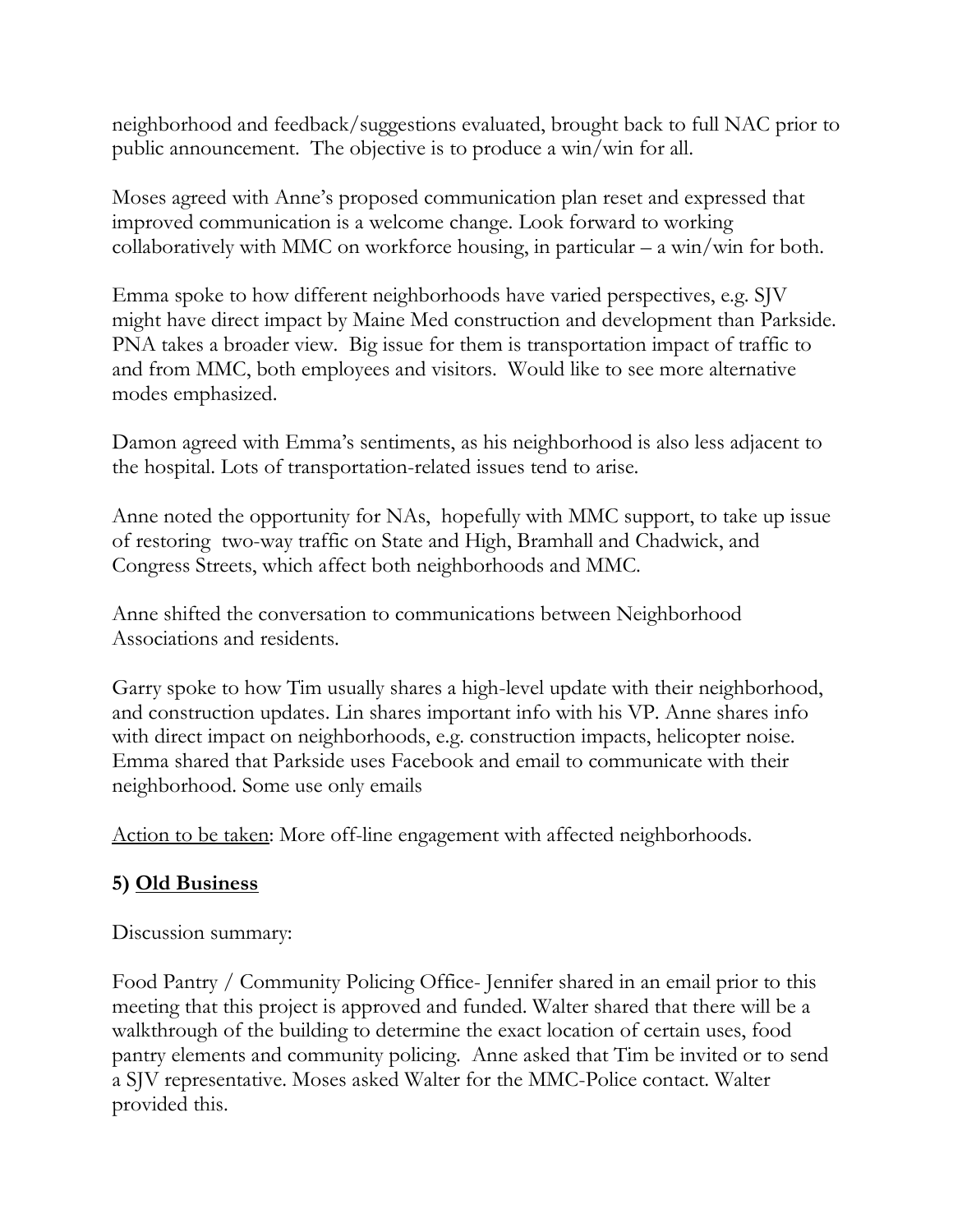Councilor Pelletier questioned the availability of food for all populations, not just MH patients and employees. Anne noted that this is the plan, described at the last NAC meeting, to be implemented after the food pantry is established. Councilor Pelletier asked to be involved in a later walkthrough and planning efforts, so she can be a conduit to particular populations.

Greyhound Mural- Garry shared that Tim has been in contact with muralists. One muralist gave a low of \$20k as a budget, others could come in higher. Gary asked if Maine Med has a budget. Moses expressed that a budget is needed to move forward. Jennifer shared that \$20k is the top of the budget. Anne shared that nothing has been settled in terms of the approach to a mural, a work in progress.

Neighborhood Parking- Moses said that a lot of contractors are parking in the neighborhood. Walter shared that this is a daily conversation with construction company. Construction company is doing morning and afternoon rounds to look for offenders/frequent flyers. Many of the parking violators are contractor employees. Alvah asked if the parking subcommittee could review a draft of any parking reminder to employees; nothing planned per Jennifer. He also asked if an analysis had been done of employee usage of the garage. During the pandemic, employees have been allowed to park in visitor lots, but are going back to the garage this month. So will not able to have valid tracking yet.

Action to be taken: Tim to be invited to food pantry walkthrough. Councilor Pelletier to be included in a subsequent walkthrough, an invitation to be extend also to NAC members.

A request was made to include neighborhood parking on the agenda for next meeting.

### **6) New Business**

Discussion summary: None

## **7) Adjourn**

Next meeting: June 8, 2022 @ 12pm Submitted by: Samantha Ward On date: May 11, 2022

### **Acronym List:**

**CoP-** City of Portland